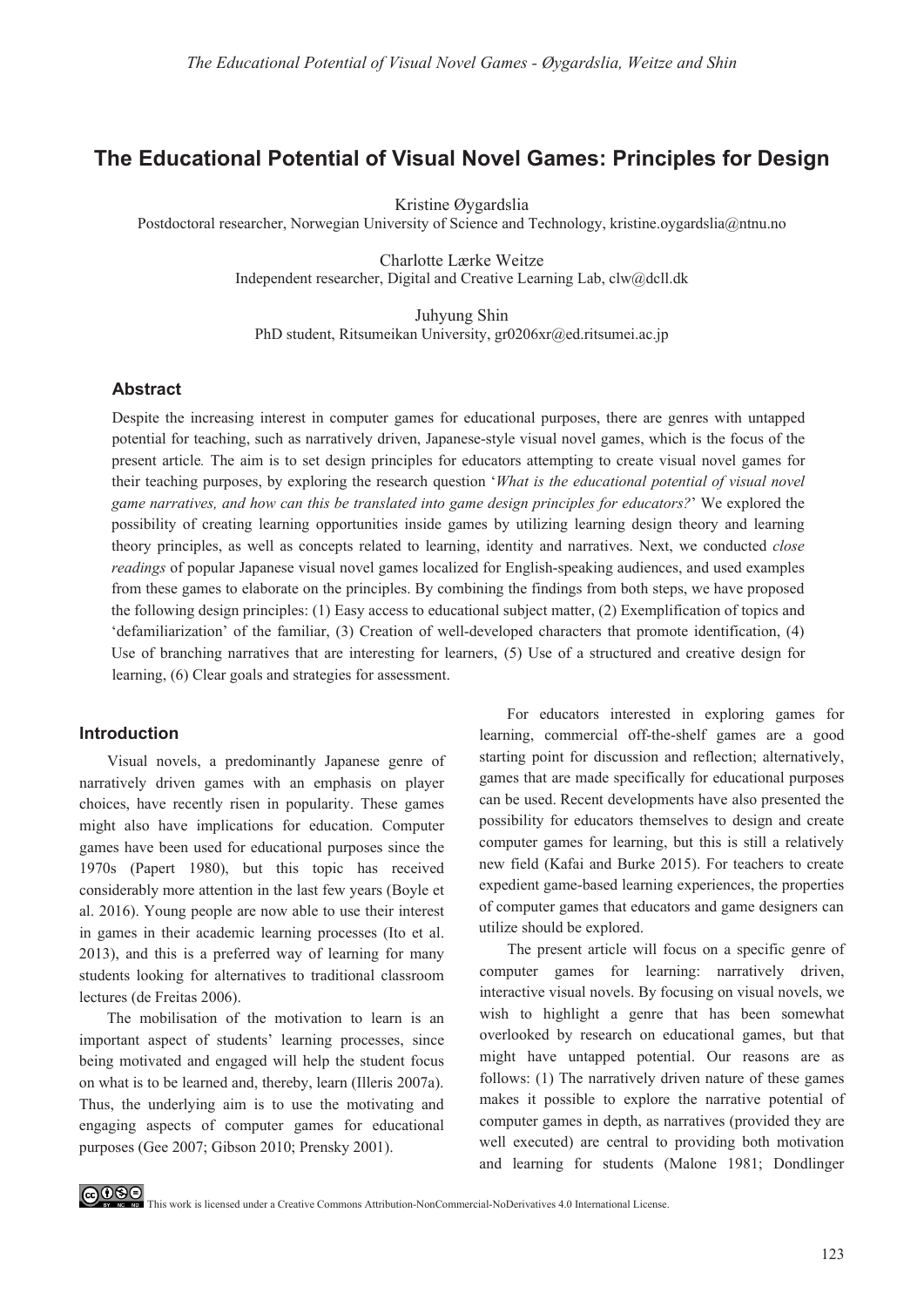2007). (2) As the visual novel genre is neither wellestablished outside of Japan (Cavallaro 2009) nor often utilized for educational purposes, despite much research emphasizing on the properties of narratives and learning, it warrants further exploration. (3) As these games involve narratives and choices, instead of extensive sets of game mechanics, it is possible for teachers and indie game designers to design games without extensive programming expertise. The research question we will explore is '*What is the educational potential of visual novel game narratives, and how can this be translated into game design principles for educators?*'

This article intends to explore the educational potential of visual novels and to provide suggestions for design principles. These principles would be useful for game designers and teachers interested in exploring the potential of designing of visual novels for educational purposes.

### **Visual novels**

While there is no consensus on what defines a visual novel, our understanding of visual novels is derived from Cavallaro (2009), who describes them as (1) narratively driven experiences consisting of mainly text, backgrounds, and dialogue boxes with character sprites; (2) illustrations/graphics presented to the player at central stages in the game narratives; and (3) a branching narrative with multiple endings, based on the player's choices. While the graphics presented to players throughout a visual novel are usually through backgrounds and character sprites, events occurring in the game are often illustrated, for example, by portraying the player character and supporting characters together in a scene.

Visual novels also comprise several subgenres. Many visual novels include a romance element, such as *otome* games which are aimed at a female audience, or an adventure game angle where the characteristics of visual novels are merged with game mechanics such as puzzles. While most visual novels have been developed by Japanese game studios, their popularity has been increasing outside of Japan, too, both among players and developers. Recent developments have also made it possible for hobby developers—or educators—to create visual novels without extensive technological expertise. Whereas a basic knowledge of scripting languages was previously required, currently, there are engines available that utilize a drag-and-drop interface and do not require programming, such as in Visual Novel Maker (Degica 2017) (Figure 1). A typical workflow with this engine

includes preparing a script; adding scenes, characters, dialogue and choices; and choosing backgrounds and characters (Visual Novel Maker 2019). The games can be exported as downloadable files or web content that can be easily accessed by players, or—if developed by teachers as part of a course—integrated with other class material.



Figure 1. Screenshot of Visual Novel Maker (Degica 2019) being used for the creation of an educational visual novel

### **Designing games for learning: Theoretical perspectives**

This section will explore (what we consider) to be the central learning considerations informing the design of educational visual novels.

### **Learning design and learning paths**

When designing for learning, at least six of these factors should be considered (Hiim and Hippe 2007): the students' prerequisites for learning, the learning environment (in this case, a game for learning), specific learning goals from the relevant curriculum, content (the knowledge that students must be introduced to and interact with in order to reach the learning goals), learning processes (learning activities the students must engage in to learn), and the evaluation processes (to know if the students have achieved the learning goals). The aim is constructive alignment (Biggs 1996), that is, coherence between the learning goals, the learning activities and the evaluation processes.

When designing for learning within a game, the factors that matter are the content (what should be learned), the learning activities (how it should be learned) and the evaluation processes (if it was learned). In order to guide the student in her learning process, learning paths (order and connection between learning activities) must be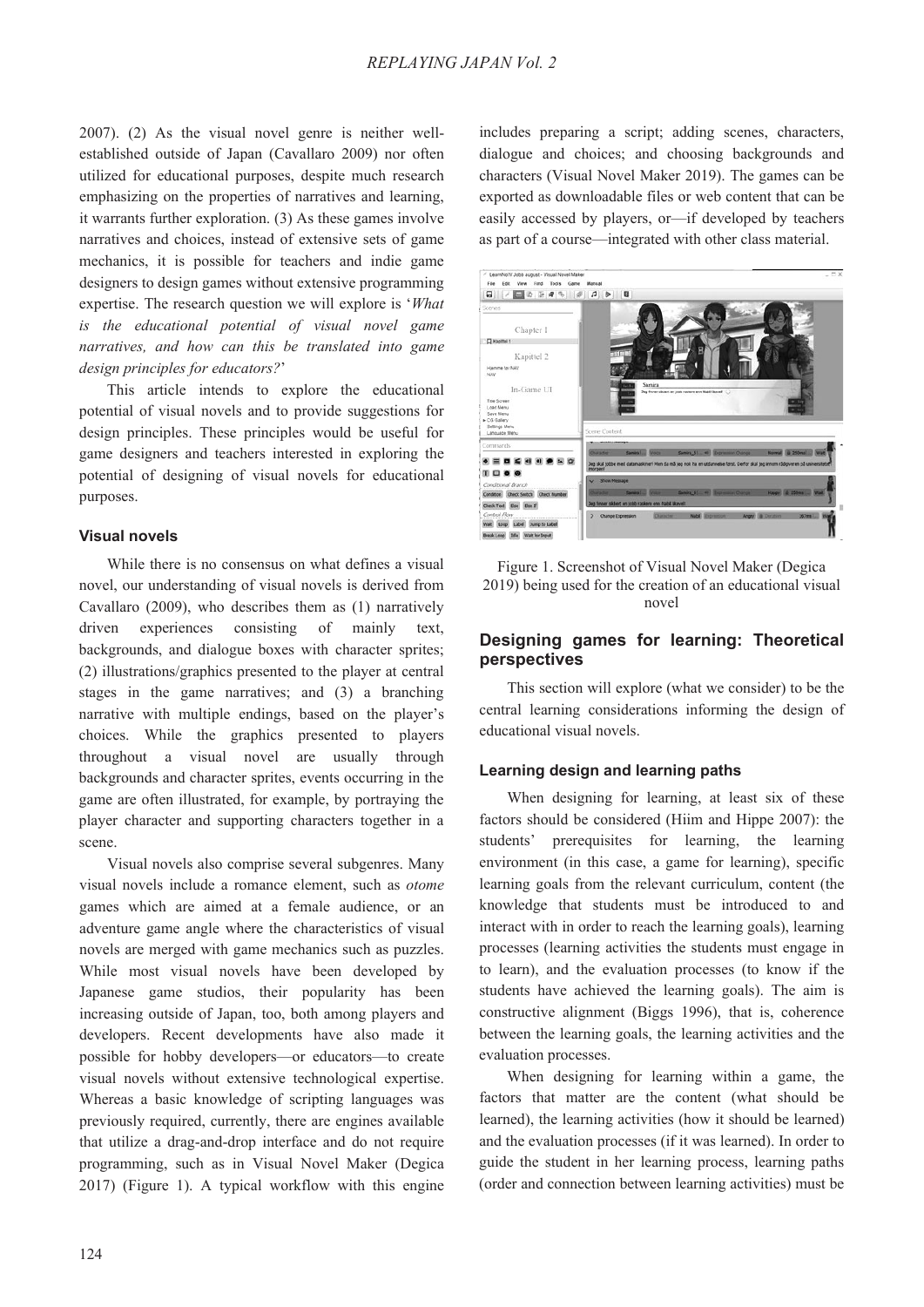created inside the game (Weitze 2016a). The narrative can provide context and meaningfulness for what is to be learned along the learning path. For example, a narrative can present a complex problem in a way that helps the student/player to learn about the subject matter.

Consider a scenario where the learning goal is 'What cultural aspects are important to consider when applying for a job in a foreign country'. A game designed for this could present a meaningful learning environment involving a workplace and two characters who play the applicant and the employer. The narrative could provide relevant opportunities related to the current subject matter and learning goals to help reflect on 'how to behave socially appropriate in various problematic situations. The game could provide several relevant choices with different consequences that would have different outcomes. A player would reflect on the pros and cons of various arguments/choices, and create hypotheses about the outcomes of various actions. The player would then reflect on how to solve the introduced problems, by investigating and experimenting, and being evaluated on the choices based on preferred or unwanted consequences. In such a situation, the student would learn regardless of whether she chose the 'right or wrong answer'. Playing this game would ideally enable the player/student to test her hypothesis, observe connections and understand the causality between various choices. This creates new knowledge and an opportunity to learn by playing/doing in the game (Aldrich 2005; Grotzer and Tutwiler 2014; Weitze 2017).

#### **Designing for deep learning processes**

Games for learning often stay within the jurisdiction of introducing the student to new information/knowledge about a subject that they are expected to remember. It could prove difficult to support students' deep learning processes in educational games, because apart from remembering information, students are required to work at higher levels of cognitive complexity, through mental activities such as thinking, reasoning, problem solving and decision making (Knauff and Wolf 2010). According to Bloom's taxonomy, as revised by Anderson and Krathwohl (2001), the following are the progressively ordered levels of cognitive complexity: remembering, understanding, applying, analysing, evaluating and creating. The stages represent the range of simple to more complex levels of cognitive cognition, and at the same time, a movement from the concrete to the abstract. To master the learning goals, for example, a new concept, method or process, a student should not only be able to

remember what she has learned, but also gradually be able to understand the concept and, later, be able to apply the concept in relevant settings, analyse similar concepts or methods, evaluate and finally reach a level of mastery of the new concept. At this final step of mastery, the student may be able to create new concepts or ideas based on the learned concept and make their own contributions.

In a good learning game, we must create learning activities to help the student learn through the various steps of cognitive complexity. The game must provide learning activities, create learning situations and create learning paths, so that the student is required to understand a new part/depth of the concept/method/theory in order to move on in the game. The game should enable learning situations and activities that provide the student with the possibility of applying, analysing, evaluating and, perhaps, even creating based on new concepts. An interesting question is if and how these cognitive complex learning processes can be supported in visual novel game narratives and, also, if these can be used to develop design principles for learning games.

#### **Learning, identity and narratives**

A key concept related to the educational properties of visual novel games is identity. If characters are well designed, players may project their own ideas and values into the player character, that is, identify with the character, which is central to reflecting on and learning from the outcomes of their choices (Gee 2005). Accordingly, many learning theorists relate learning with identity. For example, in his social theory of learning, Etienne Wenger (1999) expresses how learning in a community of practice may influence who we are, and thereby our identity, as we discuss and negotiate how to think about and act in various relevant situations. Additionally, we may engage in deep transformative learning processes that change our worldview to an extent that part of our identity is changed. Such learning processes may change us in a way that makes us think new thoughts and make new choices (Illeris 2007b). Identity is a strong concept that is a part of our daily life, and 'stepping into another person's identity', or imagining that you are someone else, as it is possible to do in a game, can contribute to a personalized learning experience that may motivate and engage the player deeper into the game.

In visual novels, identity is closely related to *narratives,* which can be seen as 'a succession of events', the basic components of which are the 'chronological order of the events themselves (story), their verbal or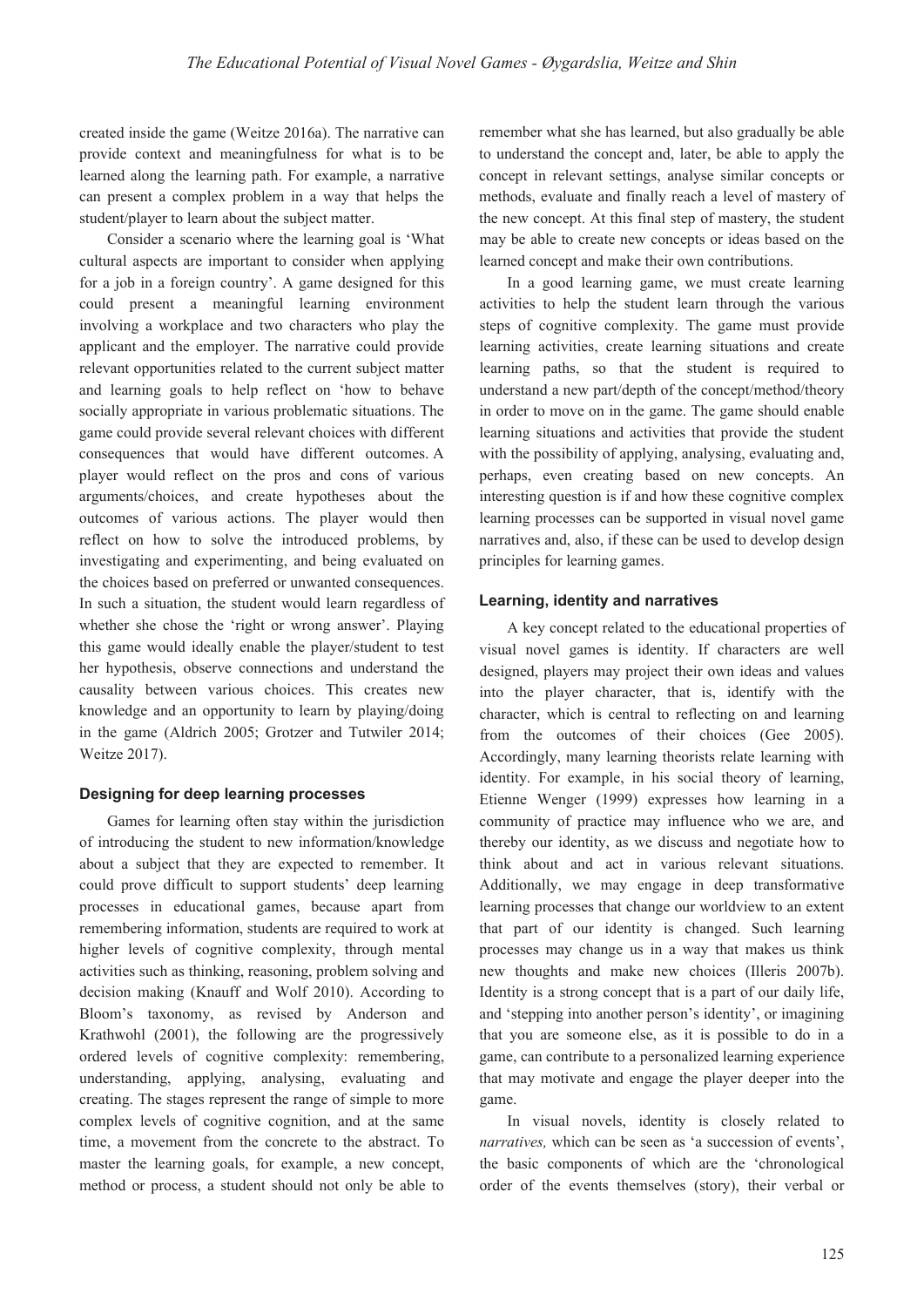visual representation (text) and the act of telling or writing' (Egenfeldt-Nielsen, Smith, and Tosca 2008 Kindle location 4602). Whether it is for teaching historical topics (Kee 2011) or fostering a discussion on ethics (Staaby 2015), narratives are central for promoting motivation and learning in games. A well-designed narrative may lead players to seek solutions to problems (that are within the player's reach) (Rieber 1996), as well as provide intrinsic motivation for learning (Dickey 2005; Dondlinger 2007; Malone 1981) and opportunities for 'reflection, evaluation, illustration, exemplification, and inquiry' (summarized in Dickey 2006, p. 248).

# **Methods**

A discussion on visual novels and their learning potential was the inspiration for this study: When talking about visual novel games that we have played and liked, we found that many made us learn, analyse and reflect upon dilemmas and important historical or societal topics. As educational researchers with an interest in designbased research and learning technology, we therefore wanted to explore the possibilities that visual novels had for education. This interest was also driven by the ongoing project *LIM: Language, Integration and Media* at the Norwegian University of Science and Technology, a core aim of which is to find innovative solutions for learning about migration and promoting integration of newly arrived migrants. Our goal was to create a visual novel for this purpose. First, we would need a set of design principles that we could use to create learning opportunities in our game, and this is the premise for the present article.

Our methodological approach has been inspired by the design-based research method (Barab and Squire 2004; Reimann 2011), which provides a toolkit for iterative design, implementation and development of learning resources in collaboration with practitioners. A design-based research project typically involves: (1) Reviewing literature and (in our case) analysing games to map design principles and gaps in the literature, (2) Developing learning resources in collaboration with practitioners, (3) Iterative testing and refining of learning resources, and (4) Analysis of findings and academic writing.

In this article, we present our findings for the first step of this method. We began by exploring the possibility of creating learning opportunities inside games by utilizing learning design theory and learning theory principles, as well as the principles behind learning, identity and narratives. When choosing visual novels for the analysis, we focused on those that were well-known and easily available outside Japan, and localized to English. While our selection includes otome games (games developed primarily for a female audience that include romance components), pure dating sims (which many will associate with visual novels (Cavallaro 2009)) were excluded. We did, however, include games with various thematic genres, such as historical fantasy, thrillers, drama and crime. The article will utilize examples from the following games: *Hakuoki: Kyoto Winds* (Idea Factory 2017) and *Edo Blossoms* (Idea Factory 2018), Collar  $\times$  *Malice* (Otomate 2017), Code: *Realize–Guardian of Rebirth* (Otomate 2014)*, Phoenix Wright: Ace Attorney* (Capcom 2006) and *Amnesia: Memories* (Idea Factoy 2015)*.* 

We went back to the games we had played through and wanted to study further, in order to examine them for relevant and potentially educational elements. Our experiences from the first playthroughs of the game, as well as the literature reviewed in the first part of the study, functioned as guidelines for locating relevant sections. Our approach was to conduct close readings, through an 'examination, deconstruction, and analysis of a media text' (Bizzocchi and Tanenbaum 2011, 1), of these parts of the visual novels. This mostly involved focused readings with our theoretical framework as analytical lenses (Bizzocchi and Tanenbaum 2011), based on the previously described concepts regarding learning design, identity and narratives. We focused on the games' narrative, but in interplay with the games' semantic architecture, including elements such as the game mechanics, game interface, and game art (Flanagan and Nissenbaum 2014).

# **Learning principles for visual novel games**

This section will present design principles for visual novels that might be utilized for the development of educational games.

#### **Integrating educational content into games**

When designing a game for learning, the teacher/designer must plan specific learning goals for the students (Hiim and Hippe 2007). Based on these goals, the knowledge about the subject matter (the content) can be presented in various ways, for example, through the actors, the scenes and narrative (Weitze 2016b). Further, there should be opportunities to gain new knowledge and develop skills and competencies by interacting, reflecting, pursuing challenges, making choices and experiencing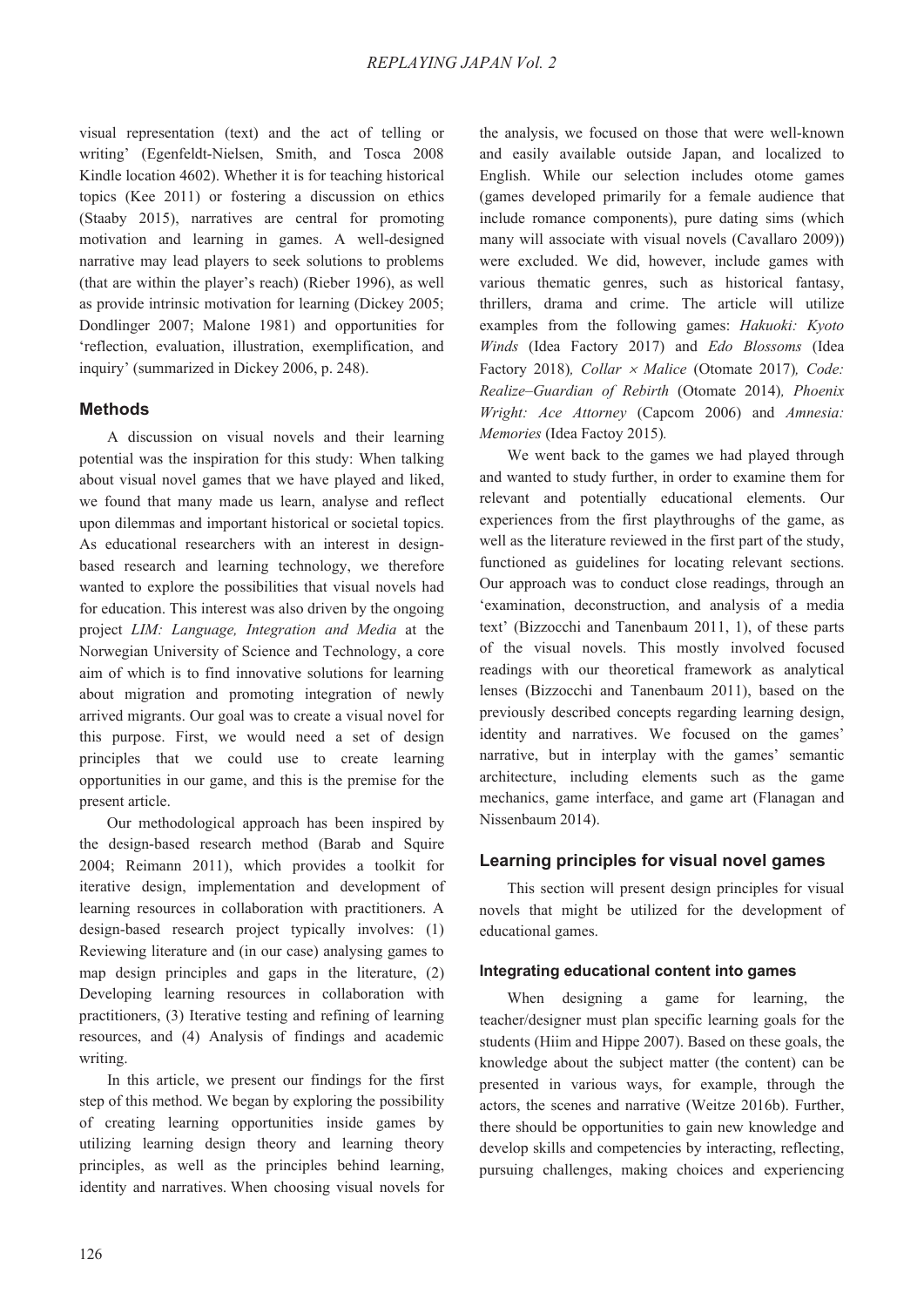feedback in the game in order to learn (Anderson and Krathwohl 2001; Hiim and Hippe 2007; Weitze 2016b).

Educational content can be integrated by allowing the protagonist to engage in conversations about relevant topics with other actors in the game. This will help the player receive new knowledge about a subject. In *Hakuoki: Kyoto Winds,* information about historical figures and political issues is often obtained by *overhearing* dialogue between other characters. Additionally, dialogue with characters might also be used to make players view information they already know in a new way. In the *Phoenix Wright* series, for example, the protagonist's sidekick often helps the player by summarizing the obtained information and providing hints about how to piece the clues together if they fail to solve the case.

An alternative strategy is to provide players with an option for reading more about a topic. This is frequently done in a way that does not interfere with the gameplay, and in many cases, it does not affect the gameplay experience, whether or not players utilize them. This gives the player a chance to read about certain topics, and sometimes, utilize this to make well-informed choices when confronted with a dilemma. In the games we studied, this was done in different ways, such as by the addition of an encyclopaedia, a glossary or a dictionary, and options to read more about items or characters in the game. A clear example of how this might tie to learning goals can be found in *Hakuoki: Kyoto Winds* and *Hakuoki: Edo Blossoms.* These games, set towards the end of the Edo period in Japan, include an encyclopaedia (Figure 2) that gradually is filled with entries that connect to events in the game. These can be related to the political situation in the current time period, important historical figures who are also prominent in the game story, geographical locations where the game events take place, objects and items you encounter in-game, and challenging concepts (such as concepts related to social interactions and politics).

According to Gee's principle (2007) *Learning just in time* or *Learning on demand*, further information about words or topics can be made available to players at relevant places in the game. That is, instead of reading about a seemingly random or unrelated topic, a player can access information directly related to what is currently happening in the game. Thus, the learning content is situated in a larger context that makes what she learns meaningful and, thereby, easier to remember and understand (Anderson and Krathwohl 2001).

While this feature is common in visual novel games, it is often (though not always) not utilized in a way that affects gameplay. Instead, it is presented as an optional source of information for players who wish for more knowledge about certain words or topics.

This way of introducing knowledge could become part of a deep learning process, if the game also creates learning activities in which the learner is invited to use the knowledge and engage in thinking, reasoning, problem solving or decision making in relation to the learning goals (Anderson and Krathwohl 2001). This can make it possible for the learner to understand, apply, analyse or evaluate the new knowledge in various situations and, perhaps, develop skills and competence in the subject matter.

While searching for more information in visual novels is often voluntary, educators and educational game designers might still build in content in a way that makes it necessary for the player to look up, read, understand and reflect on the information that is presented, in order to make correct decisions and move on.

Thus, useful concepts can be introduced in a way that is integrated with the gameplay. Such a design would help students to understand and make relevant connections, and may even spark interest in learning about a topic at a later point.

For example, a game player who later visits Kyoto might recognize several topics on the information boards placed at historical places around the city from the game he played, and thus, be able to connect the in-game information and narratives with real-world events (Figure 2).



Figure 2. An encyclopaedia page and a real-world information sign about a historical figure in *Hakuoki: Kyoto Winds*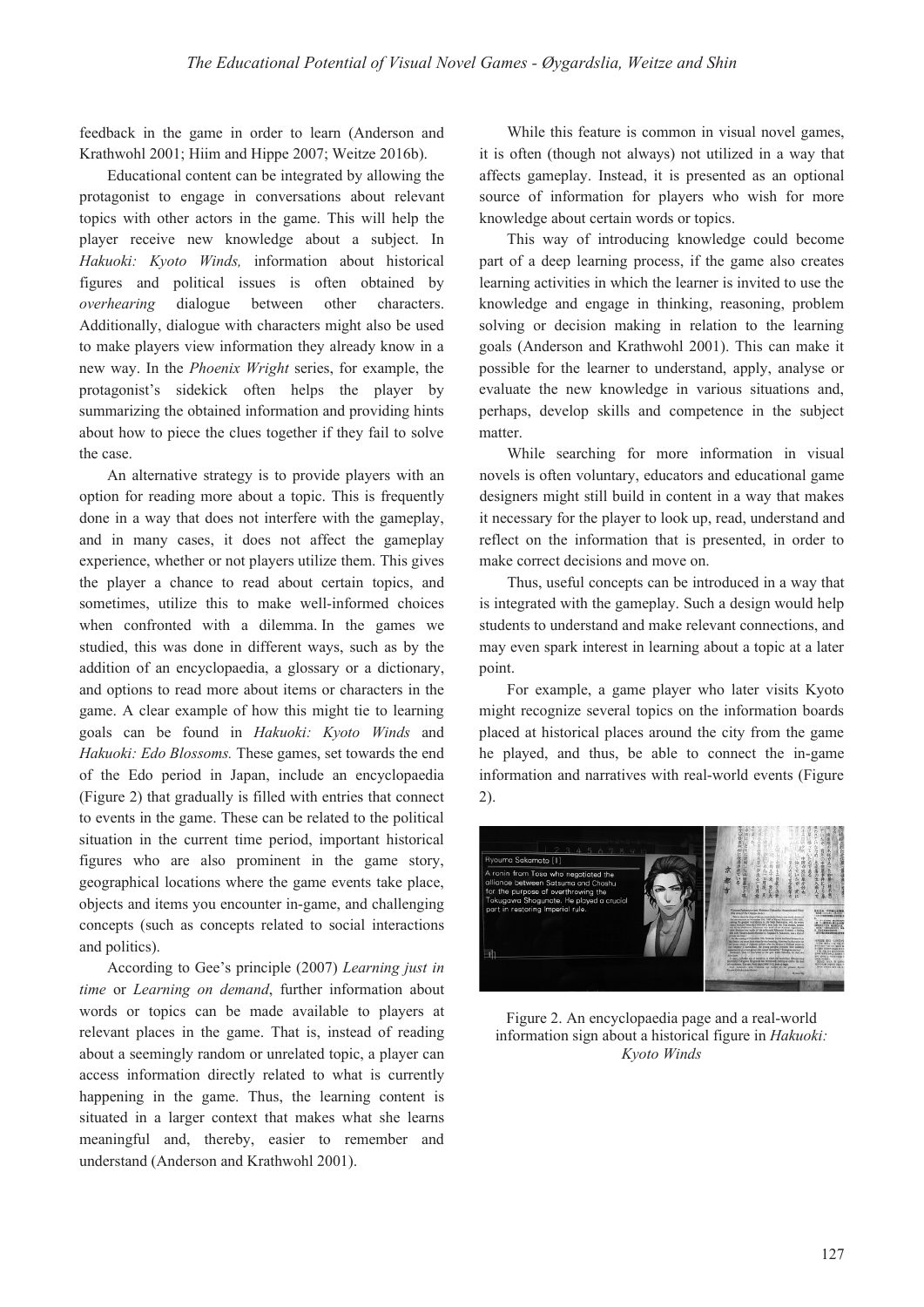#### **Design principle 1: Integrate easy access to content**

Integrate educational content into the games by creating dialogues in the game about relevant areas of a subject or issue. This will support the player in their quest to receive new knowledge.

Give the players an opportunity to access information about people, places, items and events, especially information related to the learning goals.

Design challenges and choices in such a way that the player needs to seek information, and then to understand, evaluate and reflect on how to use this information to move on in the game.

#### **Exemplifying topics and promoting reflection through 'defamiliarizing' the familiar**

When teaching about a subject matter, we often use practical examples and stories as a way of exemplifying and illustrating the general knowledge/theory in order to help the learner understand and relate to the topic of learning. In the context of game-based learning, knowledge can be exemplified by placing relevant narratives in fantasy worlds. Fantasy worlds can help us understand our own world more clearly (Pu 2012), since the presentation of a topic in a fantasy setting may emphasize its significance. In educational games, the narratives can be a vehicle for the student's learning path through the game (Weitze 2016a). Thus, visual novels- those drawing upon historical topics and those set in contemporary or fantasy settings—may create narratives that illustrate specific subjects and make them come to life, or portray current topics in a way that promotes discussion and reflection.

The games we studied demonstrate the potential of using narratives in historical settings and fantasy worlds for educational purposes. The previously mentioned *Hakuoki* series, historical games, starts in 1863 and explores the end of the Bakumatsu period, providing various perspectives of the political tensions. Another example is *Code: Realize - Guardian of Rebirth,* which is set in an alternate reality, the Victorian era, and utilizes a fantasy setting to thematise several serious topics and ethical dilemmas related to war, genocide and technology, that may also be relevant today. Thus, creating a fantasy setting for a relevant topic, referred to as 'defamiliarizing' the familiar, might be a relevant way for players to reflect upon current topics from the perspective of today's society.

We wish to emphasize on the visual novel *Collar x Malice*, which on the surface seems to be a straightforward detective story, with the protagonist collaborating with five male characters with previous or current ties to the police force to stop a terrorist organization from executing a large-scale terrorist attack in Shinjuku (Figure 3). As the story progresses, she uncovers the backstories of people involved by listening to their stories: the teenager trying to go on with his life in a district controlled by terrorists, the people fighting them, and the members of an organization who believe terrorism to be necessary in order to restore a tainted Japan. Thus, a topic that is relevant to the society of today is placed in a different setting, prompting the player to explore this topic from various perspectives.



Figure 3. The prologue of *Collar × Malice* 

For educators and game designers, this shows the potential of using games—especially game narratives—to present and exemplify various topics in relevant historical contexts, with the aim of engaging the player in the learning experience. A topic may, however, also be exemplified and presented in a fantasy world, to help the player understand more timeless and general issues related to the current topic.

In both cases, the use of narratives, combined with the challenges and choices in the game, may spark deep learning processes as the player analyses, evaluates and reflects on the issues she is presented with and engaged in through the game. Studying opposing viewpoints could also be a way of imagining how historical events might have changed if some events had played out differently (Simons 2007).

**Design principle 2: Use narratives to promote reflection by** *exemplifying topics and 'defamiliarizing' the familiar* 

Create narratives that exemplify specific topics or issues in historical settings to make the subject come to life.

Create narratives that exemplify and promote reflection on specific subject areas or contemporary societal issues in fantasy worlds as a way of emphasizing on the significance of the subject.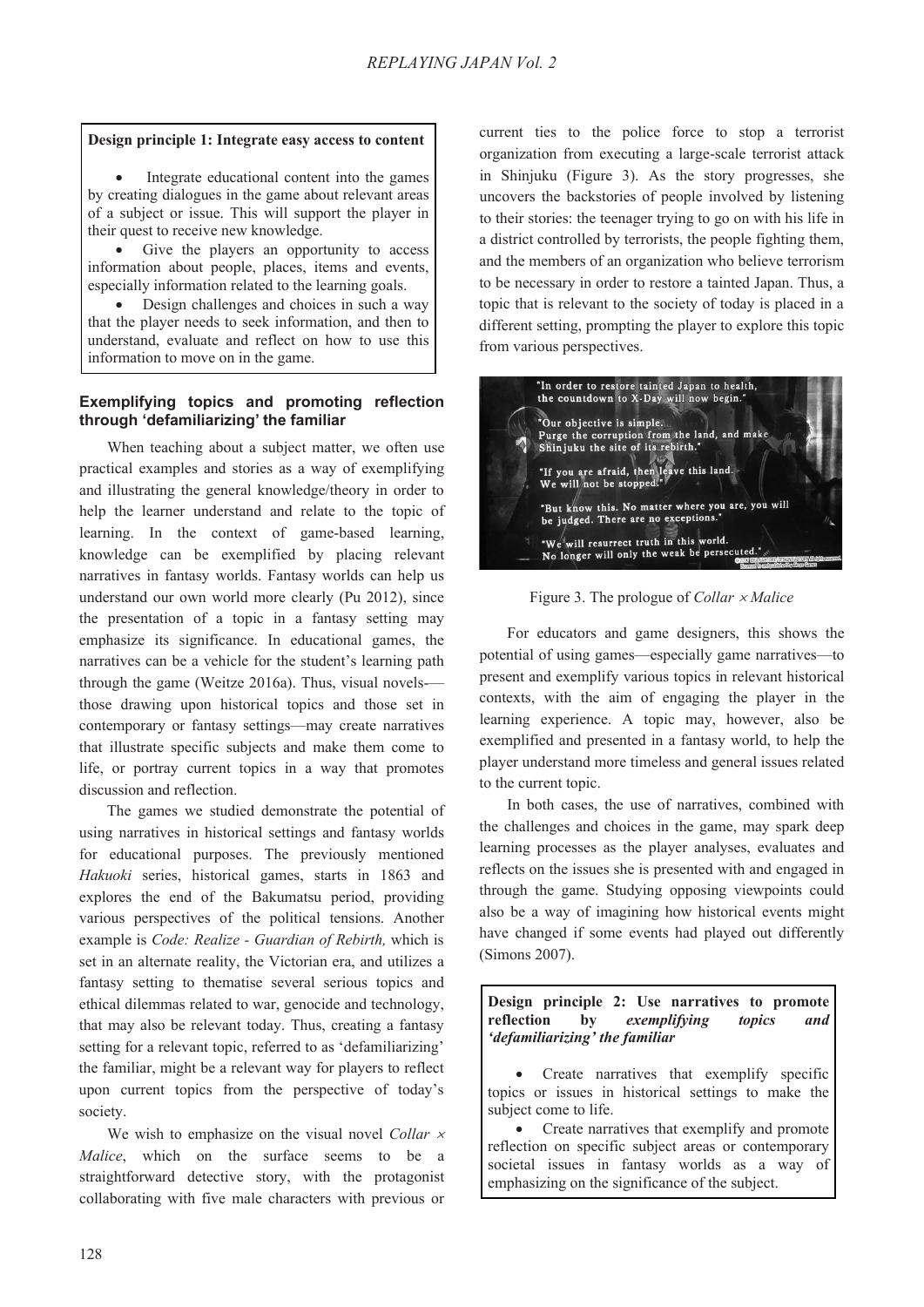#### **Creating characters that promote identification**

Creating characters that players can identify with is considered central to promoting reflection and learning in computer games (Gee 2007b). In visual novel games, however, the story is often told from the perspective of an unvoiced protagonist. The player character often has little backstory, and consequently, the player has the opportunity to project her own ideas/experiences onto the character (Cavallaro 2009). However, visual novels' utilization of narratives, voice-acted dialogues and visuals creates many possibilities for three-dimensional, welldeveloped characters, that can be used when creating educational games.

It may be argued that visual novels have a similar shortcoming as other games, in that they are often rather limited in terms of the diversity of the characters. While the characters in the visual novels we studied did seemingly belong to a rather homogenous group, in terms of skin colour (for example), there are examples in the games that can be used as inspiration: *Code: Realize – Guardian of Rebirth* includes characters from different nationalities who have complex backstories, including a storyline thematising (within a fantasy setting) what it is like to belong to a minority group during wartime.

For educators and game designers, the main takeaway is that educational visual novels have the potential for the creation of deep, well-developed characters with solid backstories. They can, thus, create characters that different players can identify with, for example, by portraying characters with minority backgrounds in an inclusive way, with regard to how the character looks and their backstory. This possibility to identify with in-game characters would empower players with minority backgrounds, and transform their experience of inclusion in a positive way (Illeris 2007b). If done well, this can contribute to promoting identification for a larger group of players, by making them feel that they belong to a community (Wenger 1999).

Tools like *Visual Novel Maker* make it possible to utilize pre-made assets, which might be modified in various ways to promote identification for the target audience. Focus group interviews conducted with players from mostly migrant backgrounds in the project *LIM: Language, Integration, Media* indicated that they would like more characters with traditional costumes such as the hijab.

In the example below, the authors used Photoshop to modify characters in a way that would promote identification for the target audience, based on the focus group interviews (Figure 4).

#### **Design principle 3: Create well-developed characters to promote identification**

• Utilize visual novels' potential for narratives, visuals and voice acting to create well-developed, three-dimensional characters.

• Collaborate with target audiences to make sure that minority characters are portrayed in a way they may identify with.



Figure 4. Modifying characters in *'The job game'*

#### **Creating branching narratives that allow players to pursue their interests and learn**

A common characteristic of visual novel games is *branching narratives.* While a game often begins with a common main narrative, it will frequently split into branches, thus creating the possibility to follow various paths. Each of these paths usually follows one specific character, and therefore, the player will experience completely different storylines depending on the path she chooses. This is different from games that only give the *illusion* of branching stories and let the player make choices that only briefly trigger a side route or different dialogue, before moving back to the main story path (Sheldon 2013). Another feature of visual novel games is that choices made within each branch may also lead to very different outcomes for the protagonist, and not all paths ends well.

In game-based learning, the aim is to create narratives that are inherently interesting, since this may motivate players to pursue solutions to problems in the game (Rieber 1996). The inquiry on how to create interesting learning experiences for the player/learner is also relevant for teachers. When teachers plan learning activities, they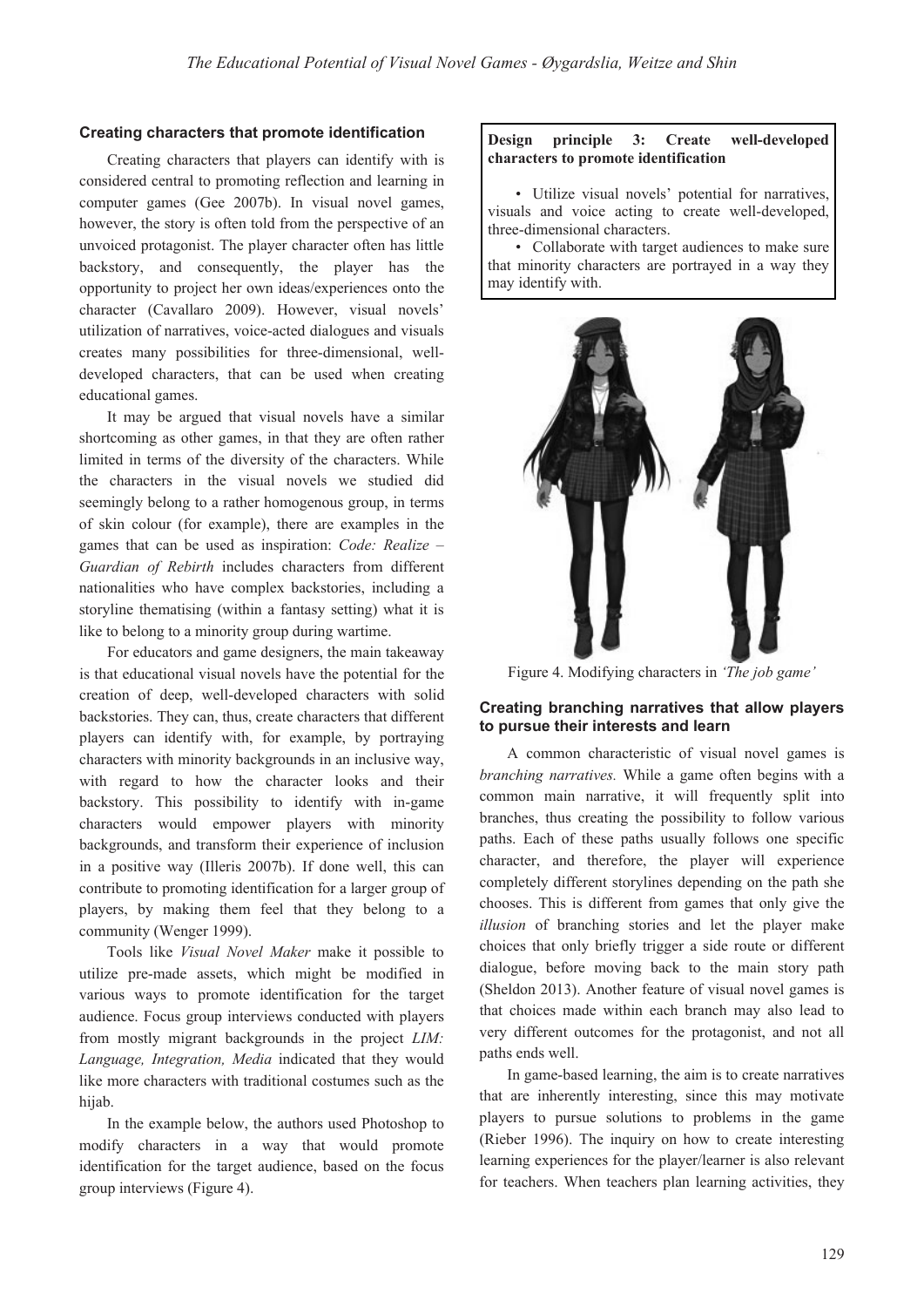take the students' prerequisites for learning into account (Hiim and Hippe 2007), and accordingly, choose relevant content and learning activities that centre on the students' life world, to make the learning experience interesting for them.

Another principle of learning that is related to the experiences that may be afforded in games is called *experiential learning*, which argues that we learn through experience (Dewey 1916; Kolb and Kolb 2011; Ord 2012), whether they are good or bad.

Thus, though learning through experience may not always be pleasant (if our choices and reflections do not lead us to where we hoped to go), it will often spark important reflections and help the learner understand that although she did not solve the task completely as intended, she still learned in the process of trying.

In order to provide interesting learning experiences, players must be given the option to experience the parts of the story they find most appealing, as well as to view the story from multiple perspectives if they choose to. In *Code: Realize – Guardian of Rebirth*, for example, stories of characters from Victorian literature are explored: Arsène Lupin, Abraham Van Helsing, Impey Barbicane, Saint-Germain and Victor Frankenstein. Each path takes the story in different directions, each centred around one particular character. This design lets the player experience different things, and learn things about the character and problem at the core of the story that they might not have otherwise learned about.

In the *Hakuoki* games, following the character route of the commander Toshizo Hijikata will provide insights into the battles that the Shinsengumi, a police force supporting the Shogunate, took part in. On the other hand, following the route of the character Ryouma Sakamoto, who *opposed* the Shogunate, provides another perspective of the conflict.

For educational visual novels, this has at least two kinds of potential for learning: First, the players can follow the directions that interest them. For example, in a game teaching historical topics, a player might choose to explore the era she is interested in, and in a game about European explorers, the player might choose which journey to embark on. Alternatively, the player/learner may learn different things based on which route she chooses. She may also choose a 'wrong path', learning in that process as well, and reflecting on it when faced with another decision. In fact, one of the greatest potential of games is that they allow players to try—and fail—in a safe environment (Gee 2007; McGonigal 2011).

### **Design principle 4: Create branching narratives that allow the players to explore their interests and learn**

Facilitate motivation for learning, by using branching narratives that allow players to explore the paths that they are most interested in.

Create opportunities to learn by providing various paths with different consequences that will spark the players' reflection and help her learn from good as well as 'bad' choices.

### **Being structured and creative when designing for learning inside narrative games**

While most visual novels are not designed specifically for learning purposes, they may include mechanics that might inspire deep learning processes. When we design for learning, the aim is to help the player/learner to reach the learning goals by working with the content through engaging in learning activities, and maybe even being evaluated in the same process (Biggs 1996, Shute 2011). Another important aim is to help the learner to achieve deep learning at high cognitive complexity levels (Anderson and Krathwohl 2001).

The trial mechanics of the *Ace Attorney* series are an apt example. The player starts by obtaining information to solve a case**,** that is, to solve a problem. This indicates the implicit learning goals. The player starts investigating in order to solve the problem, by exploring locations to find clues that provide information to understand what happened, collecting evidence (which might be used as argument to back the case, and to learn through reflection in this process), and talking to relevant characters in the game (engaging in a community of practice, achieving new knowledge as well as learning about different points of view on a problem or topic; Wenger 1999). Following this, the players have to piece together the information in a trial section. Here, it is not enough to have collected information. The player has to reflect on and understand it in order to decide on what evidence she should present to support her arguments when trying to achieve her goal of proving the client to be 'not guilty' (Figure 5).

The above example exemplifies the possibilities of designing for learning at different levels of cognitive complexity: remembering, understanding, applying, analysing, evaluating and creating (Anderson and Krathwohl 2001). Visual novels could utilize these mechanics for many subjects: Investigating why a local water source is polluted or understanding how a historical event played out. Depending on the complexity of the learning situation, in terms of the problems, arguments,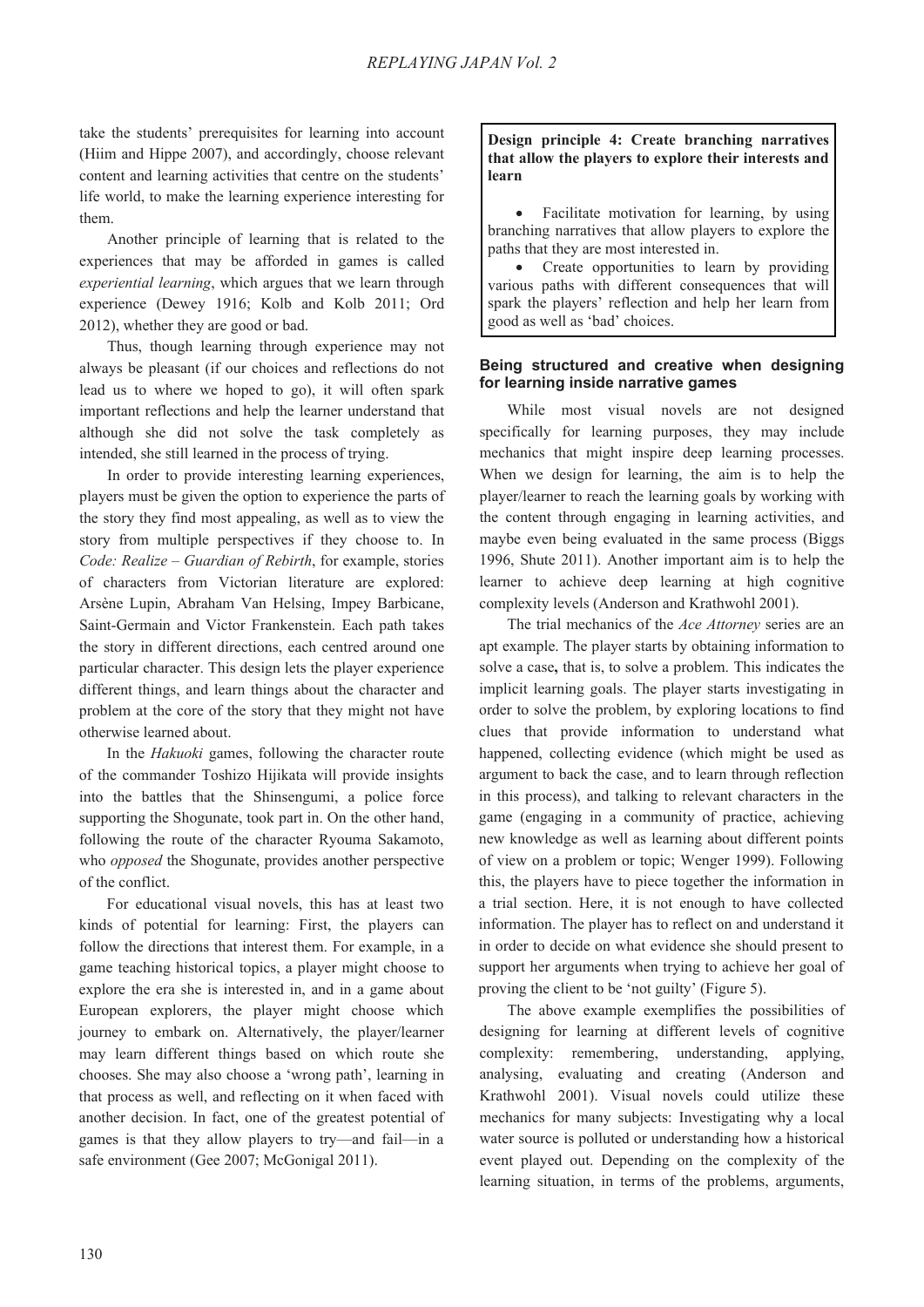implications and number of complex choices that should be made and discussed, the player/learner will be enabled to analyse the situation, apply her knowledge in the learning situation, and in the game or after playing the game, the player may be able to evaluate and compare different outcomes of different choices. This kind of game design takes the learner along a learning path through various learning activities that potentially will let her remember, understand, apply, analyse and evaluate (Anderson and Krathwohl 2001) areas of the subject and, thereby, learn and (hopefully) achieve the learning goals (Biggs 1996).



Figure 5. Choosing and presenting evidence in *Phoenix Wright: Ace Attorney.*

#### **Design principle 5: Be structured and creative when designing for learning inside narrative games**

Choose clear learning goals for the game, and then be creative when implementing the content, problems and points of reflection, and providing meaningful and relevant choices that lead to relevant decisions with consequences in the game, since the design of these potential learning situations in the game may help the player learn.

• Use Bloom's taxonomy (Anderson and Krathwohl 2001) as a guide to spark ideas for creative challenges in the game that will help the player/learner reflect, reason, solve problems and make relevant decisions in order to master the learning goals.

### **Creating clear goals and strategies for assessment**

Visual novels often have strategies for assessing the player's performance that will determine the outcome of the story for the player character. This will affect the outcome of the game, that is, whether the player will experience a good ending, a neutral ending or a bad ending. For educators, too, assessment is central to making sure that learners in formal learning situations achieve the desired learning; therefore, it is necessary to align the assessment with the formal learning goals (Biggs 1996). A main challenge in game-based learning is, however, the assessment of students' learning outcomes in a satisfactory manner (Ito et al. 2013). Several possible solutions have been suggested, for example, formative assessment through in-class discussions about the topics presented in the game (Groff et al. 2016). For example, this could take place as debriefing and discussion sessions facilitated by teachers. Another approach used in many games for learning is *stealth assessment* (Shute 2011). In this approach, the evaluation process is an integrated part of the gameplay and there are two basic assessment mechanics: (1) the student needs to apply what she has learned in the game in order to move on, and (2) the student will get feedback in the gameplay (for example, through illustrated consequences) if she applies the correct knowledge, skills or competencies. In-game prompts aimed at getting the player to reflect on events in the game may also be beneficial, especially if these are well integrated with the game mechanics.

Visual novels track players' performance and give feedback to the player in different ways. A very obvious way can be seen is the *Phoenix Wright: Ace Attorney* game, where the player is given penalties for presenting the wrong evidence or making wrong assumptions, and too many mistakes lead to a 'game over' stage. Other games track variables according to the player's choices in the story, often based on how they respond to dialogue and possible interactions with other characters. This can be hidden from the player, or it can be shown in the form of stats, such as the relationship between the protagonist and each of the characters in *Amnesia: Memories* (Figure 6)*.*



Figure 6. Reviewing parameters in Amnesia: Memories

For teachers and game designers, tracking variables based on the players' choices in-game can provide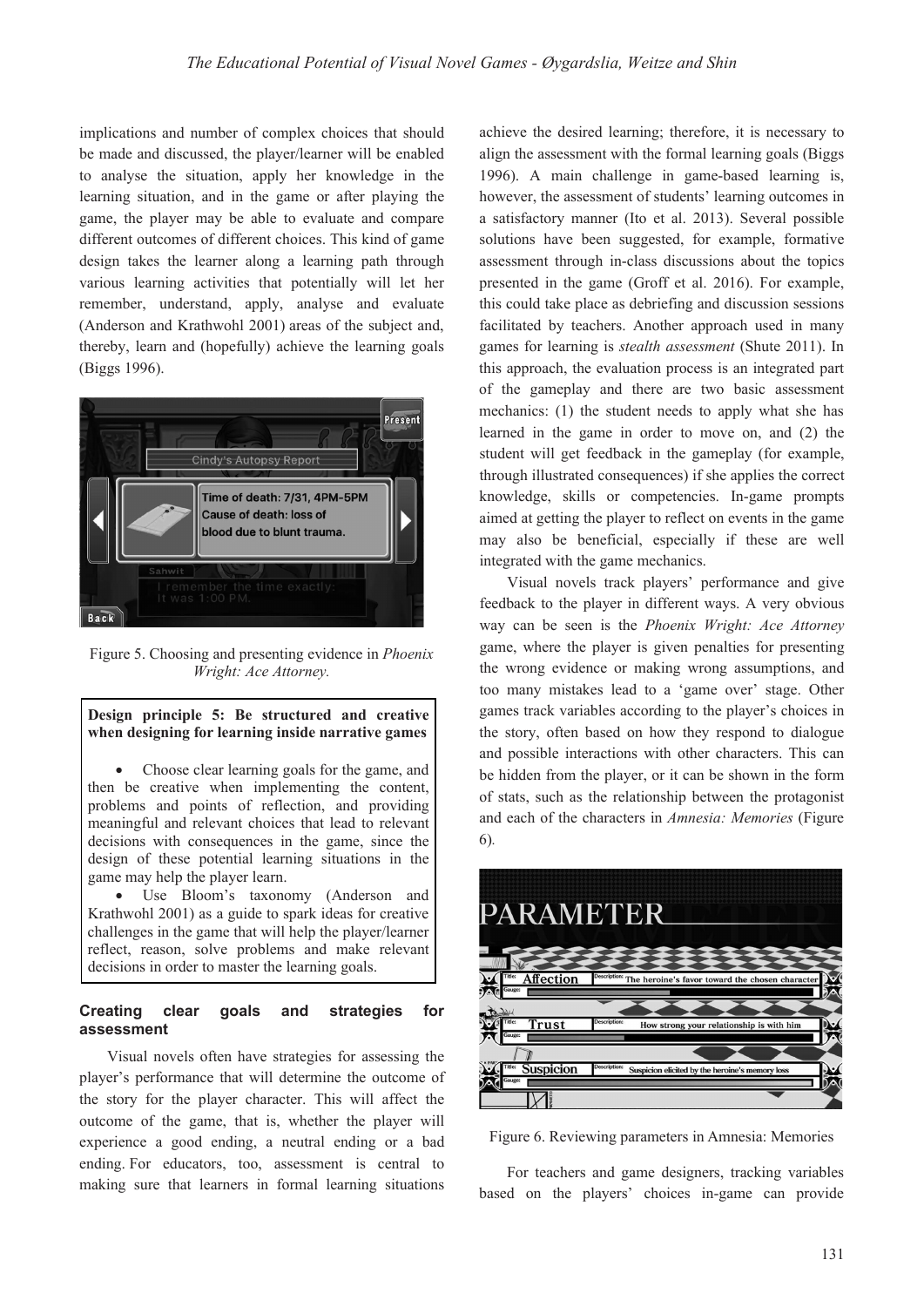possibilities for assessing the learner's progress in relation to the learning goal.

### **Design principle 6: Create clear goals and assessment strategies**

• Implement stealth assessment strategies inside the game that are aligned with the learning goals, or conduct formative assessment through discussion in the classroom based on the game.

# **Discussion and conclusion**

In this article, we have studied visual novels and their potential for educators. After exploring our research question (What is the educational potential of visual novel game narratives, and how can this be translated into game design principles for educators?), we have proposed the following design principles for educational visual novel games: (1) Easy access to educational subject matter, (2) Exemplification of topics and defamiliarization of the familiar, (3) Creation of well-developed characters to promote identification, (4) Creation of branching narratives that are interesting for learners, (5) Structure and creativity in the design for learning, (6) Clear goals and strategies for assessment.

Visual novels have potential for educators and educational game designers; however, there are some challenges that should be discussed. While many of these challenges relate to game-based learning in general, they will be discussed in relation to visual novels.

First, the issue of time constraints is central (Richards, Stebbins, and Moellering 2013). We have argued that technological developments have made it possible for teachers to design their own games that can be utilized in their educational process. However, it is important to find ways to reduce the effort it requires to include educational visual novels in teaching situations. This can be done by finding practical solutions that allow teachers to share the games that they have made, and identifying strategies for using them efficiently, for example, through a dedicated website. It could even be possible to share the games in formats that allow editing of the games that others have made, and tailoring them to specific subjects and target audiences.

A second issue is the mixing of facts and fiction in game narratives. While games, including visual novels, often draw upon historical time periods and contexts, they often mix this with fictional elements. It could therefore be relevant to explore how this will affect students' learning outcomes. In addition, a set of guidelines should be created with regard to what can be included as fantasy

elements and what should remain true to historical facts: In short, how can we make sure that the fun part of games is well balanced with their educational value? (e.g. Flanagan, Isbister and Hash 2010). Here, we can learn from designers of historical games: game designer Yosuke Hayashi noted that if your games can help you pass a history test, you are on the right track as a designer (Hayashi 2019).

Having students learn from designing their own visual novels about educational topics, thus engaging in learning as creating (Anderson and Krathwohl 2001), might be as fruitful a learning activity as playing educational visual novels. While not as common as learning from playing games, learning from designing games draws on the philosophy that creating external artefacts, such as games, in projects that students find meaningful, might be a powerful way to learn (Harel and Papert 1991; Papert 1980; Øygardslia and Aarsand 2018; Weitze 2016a,b). This could be a relevant topic for further research.

Earlier in this article, we posed the question of whether cognitive complex learning processes can be supported in visual novel game narratives and, also, if these processes can be integrated into design principles for designing learning games. In this article, we argue that this is possible; however, students' learning processes are complex in nature and many factors might influence the outcome of their learning processes. Therefore, as our recommendations are just design principles, they need to be applied to a narrative game for them to work. We should, of course, consider that it might be difficult for teachers to create engaging learning games that create opportunities for deep learning for students. That is, it might be difficult to create actual possibilities for students to get involved in higher order thinking skills, by making students reflect, analyse and assess and, thereby, learn through playing the game.

Even if teachers and educational game designers succeed in creating engaging learning paths in their narrative educational games with the aim of making students engage in deep learning activities, we still need to test and assess if students have learned what we hoped they would learn. Thus, iterative re-designs might be required before an effective educational narrative game is eventually created.

Our final thoughts are that since the use of games for learning is on the increase, visual novels may be an exciting new genre for both game designers and educators to explore further.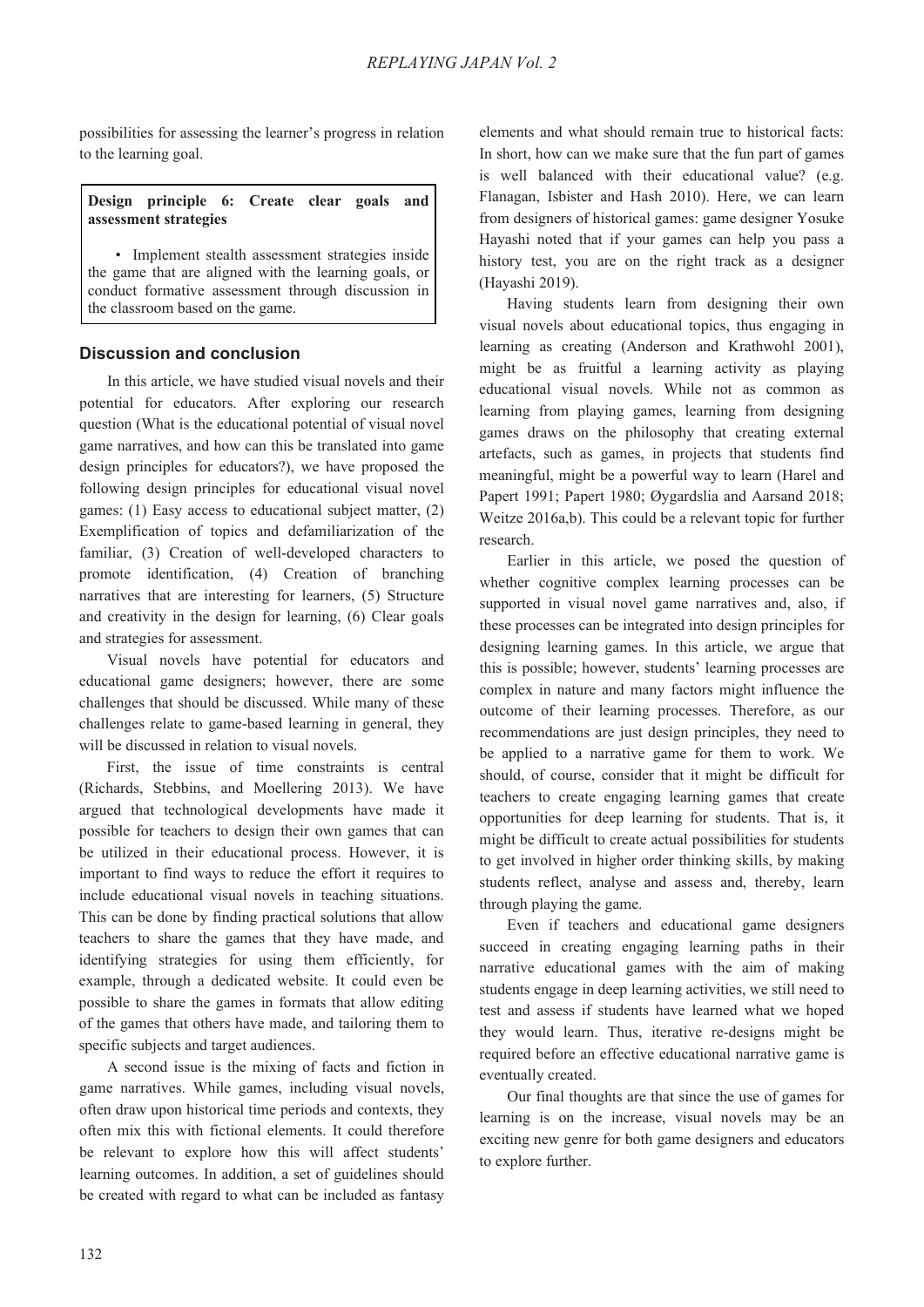# **Acknowledgements**

The authors would like to thank the Child and Youth Seminar at The Norwegian University of Science and Technology for providing helpful comments on an early draft of the article. The project *LIM: Language, Integration, Media* received funding from the Research Council of Norway.

# **References**

- Aldrich, Clark. 2005. *Learning by doing: A comprehensive guide to simulations, computer games, and pedagogy in e-learning and other educational experiences*. New Jersey: John Wiley & Sons.
- Anderson, Lorin W., and Krathwohl, David R. 2001. *A taxonomy for learning, teaching and assessing: A revision of Bloom's taxonomy of educational objectives*. New York: Longman.

Barab, Sasha, and Kurt Squire. "Design-Based Research: Putting a Stake in the Ground." *Journal of the Learning Sciences* 13(1) (2004): 1–14. https://doi.org/10.1207/s15327809jls1301\_1.

Biggs, John. "Enhancing teaching through constructive alignment." *Higher Education* 32.3 (1996): 347–364.

Bizzocchi, Jim, and Joshua Tanenbaum. "Well Read: Applying Close Reading Techniques to Gameplay Experiences." *Well Played* 3 (2011): 1–16.

Boyle, Elizabeth A., Thomas Hainey, Thomas M. Connolly, Grant Gray, Jeffrey Earp, Michela Ott, Theodore Lim, Manuel Ninaus, Claudia Ribeiro, and João Pereira. "An Update to the Systematic Literature Review of Empirical Evidence of the Impacts and Outcomes of Computer Games and Serious Games." *Computers and Education* 94 (2016): 178–92. https://doi.org/10.1016/j.compedu.2015.11.003.

Capcom. 2006. "Phoenix Wright: Ace Attorney." Capcom.

Cavallaro, Dani. 2009. *Anime and the Visual Novel: Narrative Structure, Design and Play at the Crossroads of Animation and Computer Games*. United States: McFarland & Company Inc., Publishers.

Degica. 2017. "Visual Novel Maker." Degica. https://store.steampowered.com/app/495480/Visual\_ Novel\_Maker/.

Dewey, John. *Democracy and Education, 1916/2007 edition*. Teddington: Echo Library.

Dickey, Michele D. "Engaging by Design: How Engagement Strategies in Popular Computer and Video Games Can Inform Instructional Design." *Educational Technology Research and Development* 53(2) (2005): 67–83.

https://doi.org/10.1007/BF02504866.

- Dondlinger, Mary Jo. "Educational Video Game Design: A Review of the Literature." *Journal of Applied Educational Technology* 4(1) (2007): 21–31.
- Egenfeldt-Nielsen, Simon, Jonas H Smith, and Susana Pajares Tosca. 2008. *Understanding Video Games: The Essential Introduction*. New York: Routledge.
- Flanagan, Mary, and Helen Nissenbaum. 2014. *Values at Play in Digital Games*. Cambridge, Massachusetts & London, England: The MIT Press.

Freitas, Sara I. de. "Using Games and Simulations for Supporting Learning." *Learning, Media and Technology* 31(4) (2006): 343–58. https://doi.org/10.1080/17439880601021967.

- Gee, James Paul. "Pleasure, Learning, Video Games, and Life: The Projective Stance." *E-Learning and Digital Media* 2(3) (2005): 211–23.
- https://doi.org/10.2304/elea.2005.2.3.2. ———. 2007. *Good Video Games + Good Learning: Collected Essays on Video Games, Learning, and Literacy*. New Literacies and Digital Epistemologies. New York: Peter Lang.
- Groff, Jennifer, Jeremiah McCall, Paul Darvasi, and Zack Gilbert. 2016. "Using Games in the Classroom." In *Learning, Education and Games. Volume Two: Bringing Games into Educational Contexts*, edited by Karen Schrier, 19–41. ETC Press.

Grotzer, Tina A., and M. Shane Tutwiler. "Simplifying Causal Complexity: How Interactions Between Modes of Causal Induction and Information Availability Lead to Heuristic - Driven Reasoning." *Mind, Brain, and Education* 8.3 (2014): 97-114.

Harel, Idit. E., and Papert, Seymour E. 1991. *Constructionism*. New York: Ablex Publishing.

Hayashi, Yosuke. "Replaying Japan 2019 Keynote." Keynote, Replaying Japan 2019, Kyoto, 10.08.2019.

Hilde, Hiim, and Else Hippe. 2007. *Læring gennem oplevelse, forståelse og handling*. København: Gyldendalske boghandel

Idea Factory. 2018. "Hakuoki: Edo Blossoms." Idea Factory International.

- Idea Factory. 2017. "Hakuoki: Kyoto Winds." Idea Factory International.
	- ———. 2015. "Amnesia: Memories." Idea Factory International.

Illeris, Knud. 2007a. *How We Learn: Learning and Non-Learning in School and Beyond*. New York, NY: Routledge.